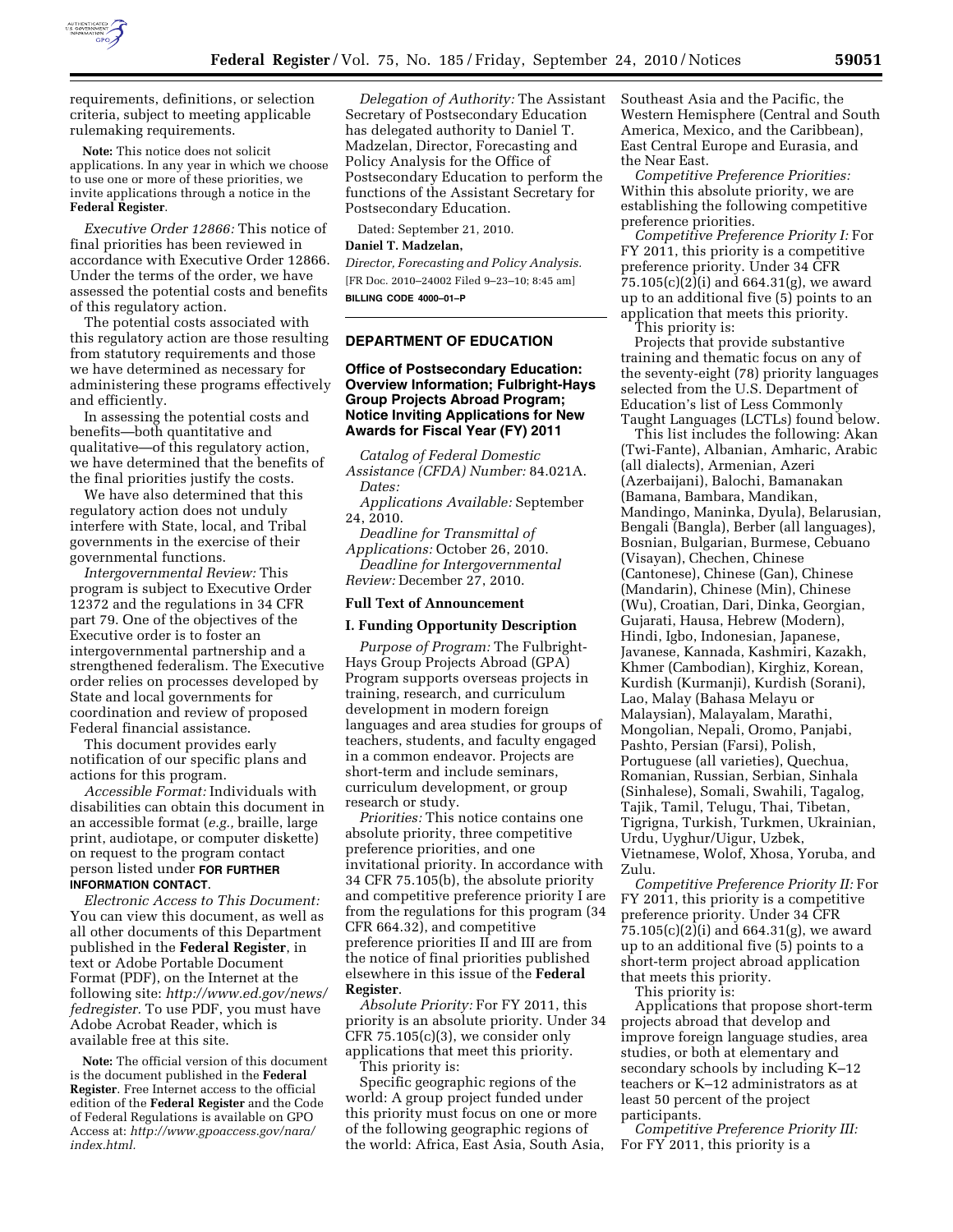competitive preference priority. Under 34 CFR 75.105(c)(2)(i), we award up to an additional five (5) points to a shortterm project abroad application that meets this priority.

This priority is:

Applications that, through collaborative efforts between one or more colleges or departments of education and one or more colleges or departments of arts and sciences within a single institution of higher education or within a consortium of higher education institutions, propose shortterm projects that provide pre-service teachers with training or courses in foreign languages and international area studies as part of the teacher education curriculum.

*Invitational Priority:* For FY 2011 this priority is an invitational priority. Under 34 CFR 75.105(c)(1) we do not give an application that meets this invitational priority a competitive or absolute preference over other applications.

This priority is:

Applications that propose projects with K–12 teachers or administrators among the project participants and that recruit those teachers and administrators from high-need local educational agencies (LEAs). For purposes of this priority, the term *highneed LEA* means an LEA (a) that serves not fewer than 10,000 children from families with incomes below the poverty line; or (b) for which not less than 20 percent of the children served by the LEA are from families with incomes below the poverty line.

*Program Authority: 22 U.S.C.*  $2452(b)(6)$ .

*Applicable Regulations:* (a) The Education Department General Administrative Regulations (EDGAR) in 34 CFR parts 74, 75, 77, 79, 80, 81, 82, 84, 85, 86, 97, 98, and 99. (b) The regulations for this program in 34 CFR part 664. (c) The notice of final priorities for this program published elsewhere in this issue of the **Federal Register**.

**Note:** The regulations in 34 CFR part 86 apply to institutions of higher education (IHEs) only.

#### **II. Award Information**

*Type of Award:* Discretionary grants. *Estimated Available Funds:* The Administration has requested \$15,576,000 for the Fulbright-Hays Programs (also referred to as the International Overseas Programs) for FY 2011, of which we intend to allocate \$2,026,480 for new short-term projects under the Fulbright-Hays Group Projects Abroad Program. The actual level of

funding, if any, depends on final Congressional action. However, we are inviting applications to allow enough time to complete the grant process if Congress appropriates funds for this program.

**Note:** As part of its FY 2011 budget request, the Administration proposed to continue to allow funds under this program to be used to support the participation of individuals who plan to apply their language skills and knowledge of countries vital to the United States' national security in fields outside teaching, including government, the professions, or international development. Therefore, institutions of higher education may propose projects for visits and study in foreign countries by individuals in these fields, in addition to those planning a teaching career. However, whether authority exists to use funds for participants outside of the field of teaching depends on final Congressional action. Applicants will be given an opportunity to amend their applications if Congress does not provide this authority.

*Estimated Range of Awards:* \$30,000– \$125,000.

*Estimated Average Size of Awards:*  \$84,437.

*Maximum Award:* We will reject any short-term GPA application that proposes a budget exceeding \$125,000 for a single budget period of 18 months. The Assistant Secretary for Postsecondary Education may change the maximum award through a notice published in the **Federal Register**.

*Estimated Number of Awards:* 24.

**Note:** The Department is not bound by any estimates in this notice.

*Project Period:* Up to 18 months.

# **III. Eligibility Information**

1. *Eligible Applicants:* (1) Institutions of higher education, (2) State departments of education, (3) Private nonprofit educational organizations, and (4) Consortia of these entities. Institutions that have never received an award under this program are encouraged to apply.

2. *Cost Sharing or Matching:* This program does not require cost sharing or matching.

### **IV. Application and Submission Information**

1. *Address to Request Application Package:* You can obtain an application package via the Internet or from the Education Publications Center (ED Pubs). To obtain a copy via the Internet, use the following address: *[http://e](http://e-grants.ed.gov)[grants.ed.gov.](http://e-grants.ed.gov)* To obtain a copy from ED Pubs, write, fax, or call the following: ED Pubs, U.S. Department of Education, P.O. Box 22207, Alexandria, VA 22304. Telephone, toll free: 1–877–433–7827.

FAX: (703) 605–6794. If you use a telecommunications device for the deaf (TDD), call, toll free: 1–877–576–7734.

You can contact ED Pubs at its Web site, also: *<http://www.EDPubs.gov>* or at its e-mail address: *[edpubs@inet.ed.gov.](mailto:edpubs@inet.ed.gov)* 

If you request an application from ED Pubs, be sure to identify this program or competition as follows: CFDA number 84.021A.

Individuals with disabilities can obtain a copy of the application package in an accessible format (e.g., braille, large print, audiotape, or computer diskette) by contacting the person or team listed in this section.

2. *Content and Form of Application Submission:* Requirements concerning the content of an application, together with the forms you must submit, are in the application package for this program.

*Page Limit:* The application narrative (Part III of the application) is the section in which the applicant addresses the selection criteria that reviewers use to evaluate the application. The application narrative must be limited to no more than 40 pages, using the following standards:

• A "page" is 8.5" x 11", on one side only, with 1″ margins at the top, bottom, and both sides.

• Double space (no more than three lines per vertical inch) all text in the application narrative, except titles, headings, footnotes, quotations, references, and captions. Charts, tables, figures, and graphs in the application narrative may be single spaced and will count toward the page limit.

• Use a font that is either 12 point or larger; or, no smaller than 10 pitch (characters per inch). However, you may use a 10 point font in charts, tables, figures, and graphs.

• Use one of the following fonts: Times New Roman, Courier, Courier New, or Arial. An application submitted in any other font (including Times Roman and Arial Narrow) will not be accepted.

• The page limit does not apply to Part I, the Application for Federal Assistance face sheet (SF 424); the supplemental information form required by the Department of Education; Part II, the budget summary form (ED Form 524); Part IV, assurances, certifications, and the response to Section 427 of the General Education Provisions Act (GEPA); the table of contents; the onepage project abstract; the appendices; or the line item budget. If you include any attachments or appendices not specifically requested, these items will be counted as part of the program narrative [Part III] for purposes of the page limit requirement.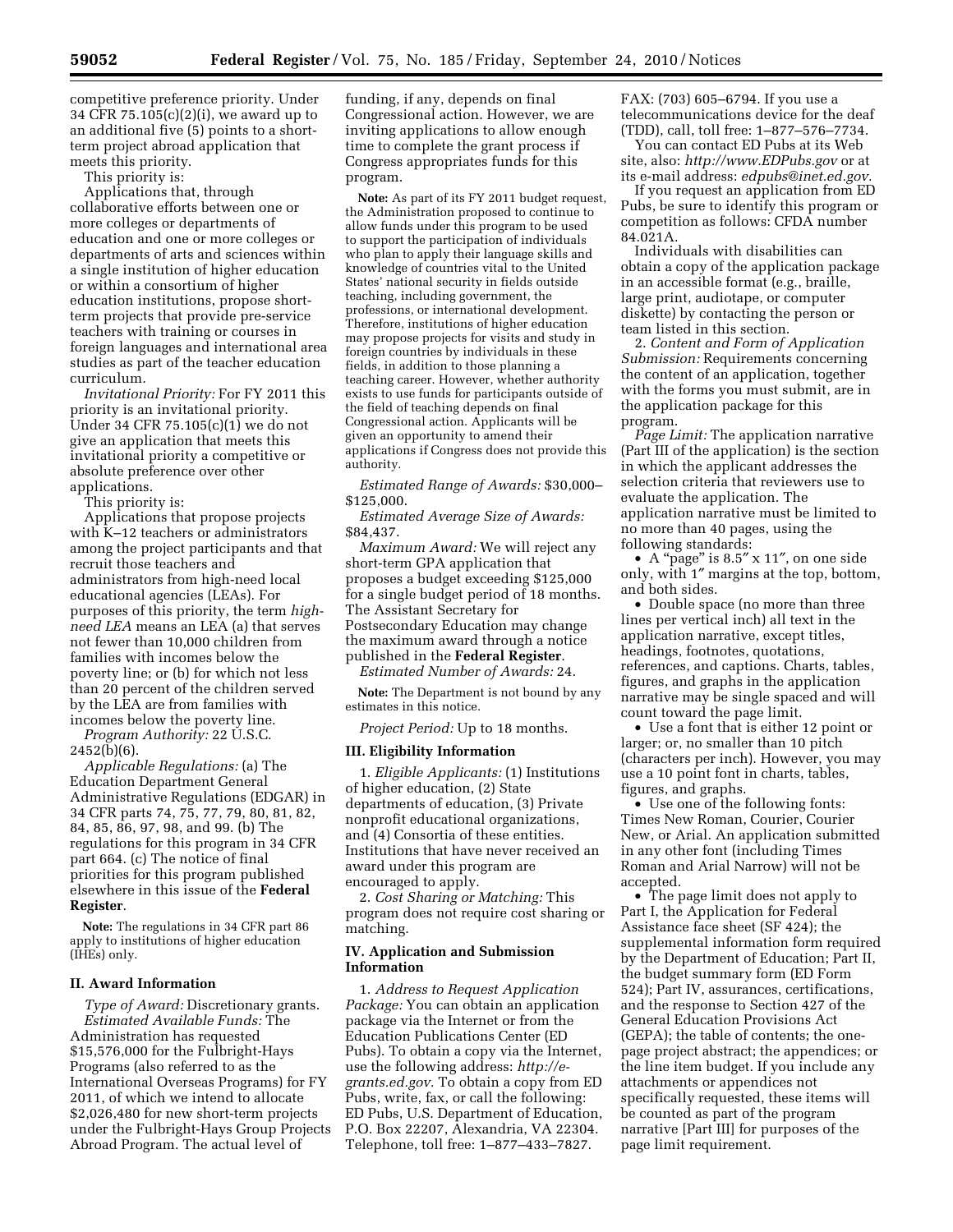We will reject your application if you exceed the page limit.

3. *Submission Dates and Times: Applications Available:* September 24, 2010.

*Deadline for Transmittal of Applications:* October 26, 2010.

Applications for grants under this program must be submitted electronically using the Electronic Grant Application site (e-Application) accessible through the Department's e-Grants system. For information (including dates and times) about how to submit your application electronically, or in paper format by mail or hand delivery if you qualify for an exception to the electronic submission requirement, please refer to Section IV.7. *Other Submission Requirements* of this notice.

We do not consider an application that does not comply with the deadline requirements.

Individuals with disabilities who need an accommodation or auxiliary aid in connection with the application process should contact the person listed under **FOR FURTHER INFORMATION CONTACT** in section VII of this notice. If the Department provides an accommodation or auxiliary aid to an individual with a disability in connection with the application process, the individual's application remains subject to all other requirements and limitations in this notice.

*Deadline for Intergovernmental Review:* December 27, 2010.

4. *Intergovernmental Review:* This program is subject to Executive Order 12372 and the regulations in 34 CFR part 79. Information about Intergovernmental Review of Federal Programs under Executive Order 12372 is in the application package for this program.

5. *Funding Restrictions:* We reference regulations outlining funding restrictions in the *Applicable Regulations* section of this notice.

6. *Data Universal Numbering System Number, Taxpayer Identification Number, and Central Contractor Registry:* To do business with the Department of Education, (1) you must have a Data Universal Numbering System (DUNS) number and a Taxpayer Identification Number (TIN); (2) you must register both of those numbers with the Central Contractor Registry (CCR), the Government's primary registrant database; and (3) you must provide those same numbers on your application.

You can obtain a DUNS number from Dun and Bradstreet. A DUNS number can be created within one business day.

If you are a corporate entity, agency, institution, or organization, you can obtain a TIN from the Internal Revenue Service. If you are an individual, you can obtain a TIN from the Internal Revenue Service or the Social Security Administration. If you need a new TIN, please allow two to five weeks for your TIN to become active.

The CCR registration process may take five or more business days to complete. If you are currently registered with the CCR, you may not need to make any changes. However, please make certain that the TIN associated with your DUNS number is correct. Also note that you will need to update your CCR registration on an annual basis. This may take three or more business days to complete.

7. *Other Submission Requirements:*  Applications for grants under this program must be submitted electronically unless you qualify for an exception to this requirement in accordance with the instructions in this section.

a. *Electronic Submission of Applications.* 

Applications for grants under the GPA Program, CFDA number 84.021A, must be submitted electronically by using e-Application, accessible through the Department's e-Grants portal page at: *[http://e-grants.ed.gov.](http://e-grants.ed.gov)* 

We will reject your application if you submit it in paper format unless, as described elsewhere in this section, you qualify for one of the exceptions to the electronic submission requirement and submit, no later than two weeks before the application deadline date, a written statement to the Department that you qualify for one of these exceptions. Further information regarding calculation of the date that is two weeks before the application deadline date is provided later in this section under *Exception to Electronic Submission Requirement.* 

While completing your electronic application, you will be entering data online that will be saved into a database. You may not e-mail an electronic copy of a grant application to us.

Please note the following: • You must complete the electronic submission of your grant application by 4:30:00 p.m., Washington, DC time, on the application deadline date. E-Application will not accept an application for this program after 4:30:00 p.m., Washington, DC time, on the application deadline date. Therefore, we strongly recommend that you do not wait until the application deadline date to begin the application process.

• The hours of operation of the e-Grants Web site are 6:00 a.m. Monday until 7:00 p.m. Wednesday; and 6:00 a.m. Thursday until 8:00 p.m. Sunday, Washington, DC time. Please note that, because of maintenance, the system is unavailable between 8:00 p.m. on Sundays and 6:00 a.m. on Mondays, and between 7:00 p.m. on Wednesdays and 6:00 a.m. on Thursdays, Washington, DC time. Any modifications to these hours are posted on the e-Grants Web site.

• You will not receive additional point value because you submit your application in electronic format, nor will we penalize you if you qualify for an exception to the electronic submission requirement, as described elsewhere in this section, and submit your application in paper format.

• You must submit all documents electronically, including all information you typically provide on the following forms: The Application for Federal Assistance (SF 424), the Department of Education Supplemental Information for SF 424, Budget Information—Non-Construction Programs (ED 524), and all necessary assurances and certifications. You must attach any narrative sections of your application as files in a .DOC (document), .RTF (rich text), or .PDF (Portable Document) format. If you upload a file type other than the three file types specified in this paragraph or submit a password protected file, we will not review that material.

• Your electronic application must comply with any page limit

requirements described in this notice. • Prior to submitting your electronic application, you may wish to print a

copy of it for your records.

• After you electronically submit your application, you will receive an automatic acknowledgment that will include a PR/Award number (an identifying number unique to your application).

• We may request that you provide us original signatures on forms at a later date.

*Application Deadline Date Extension in Case of e-Application Unavailability:*  If you are prevented from electronically submitting your application on the application deadline date because e-Application is unavailable, we will grant you an extension of one business day to enable you to transmit your application electronically, by mail, or by hand delivery. We will grant this extension if—

(1) You are a registered user of e-Application and you have initiated an electronic application for this competition; and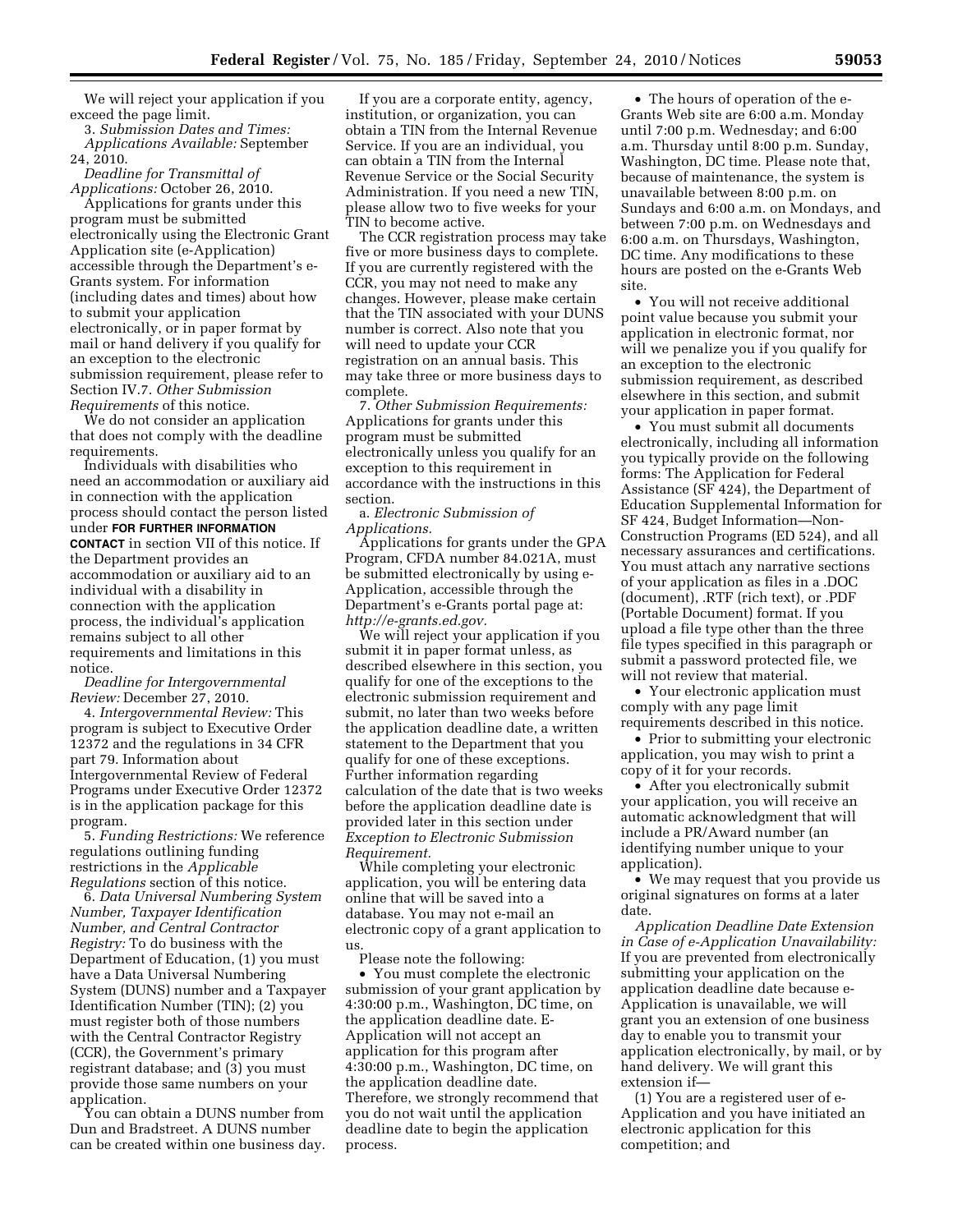(2)(a) E-Application is unavailable for 60 minutes or more between the hours of 8:30 a.m. and 3:30 p.m., Washington, DC time, on the application deadline date; or

(b) E-Application is unavailable for any period of time between 3:30 p.m. and 4:30:00 p.m., Washington, DC time, on the application deadline date.

We must acknowledge and confirm these periods of unavailability before granting you an extension. To request this extension or to confirm our acknowledgment of any system unavailability, you may contact either (1) the person listed elsewhere in this notice under **FOR FURTHER INFORMATION CONTACT** (*see* VII. Agency Contact) or (2) the e-Grants help desk at 1–888–336– 8930. If e-Application is unavailable due to technical problems with the system and, therefore, the application deadline is extended, an e-mail will be sent to all registered users who have initiated an e-Application. Extensions referred to in this section apply only to the unavailability of e-Application.

*Exception to Electronic Submission Requirement:* You qualify for an exception to the electronic submission requirement, and may submit your application in paper format, if you are unable to submit an application through e-Application because––

• You do not have access to the Internet; or

• You do not have the capacity to upload large documents to e-Application;

and

• No later than two weeks before the application deadline date (14 calendar days; or, if the fourteenth calendar day before the application deadline date falls on a Federal holiday, the next business day following the Federal holiday), you mail or fax a written statement to the Department, explaining which of the two grounds for an exception prevents you from using the Internet to submit your application. If you mail your written statement to the Department, it must be postmarked no later than two weeks before the application deadline date. If you fax your written statement to the Department, we must receive the faxed statement no later than two weeks before the application deadline date.

Address and mail or fax your statement to: Michelle Guilfoil, Fulbright-Hays Group Projects Abroad Program, U.S. Department of Education, 1990 K Street, NW., Room 6098, Washington, DC 20006–8521. FAX: (202) 502–7860.

Your paper application must be submitted in accordance with the mail or hand delivery instructions described in this notice.

b. *Submission of Paper Applications by Mail.* 

If you qualify for an exception to the electronic submission requirement, you may mail (through the U.S. Postal Service or a commercial carrier) your application to the Department. You must mail the original and two copies of your application, on or before the application deadline date, to the Department at the following address: U.S. Department of Education, Application Control Center, Attention: (CFDA Number 84.021A) LBJ Basement Level 1, 400 Maryland Avenue, SW., Washington, DC 20202–4260.

You must show proof of mailing consisting of one of the following:

(1) A legibly dated U.S. Postal Service postmark.

(2) A legible mail receipt with the date of mailing stamped by the U.S. Postal Service.

(3) A dated shipping label, invoice, or receipt from a commercial carrier.

(4) Any other proof of mailing acceptable to the Secretary of the U.S. Department of Education.

If you mail your application through the U.S. Postal Service, we do not accept either of the following as proof of mailing:

(1) A private metered postmark.

(2) A mail receipt that is not dated by the U.S. Postal Service.

If your application is postmarked after the application deadline date, we will not consider your application.

**Note:** The U.S. Postal Service does not uniformly provide a dated postmark. Before relying on this method, you should check with your local post office.

c. *Submission of Paper Applications by Hand Delivery.* 

If you qualify for an exception to the electronic submission requirement, you (or a courier service) may deliver your paper application to the Department by hand. You must deliver the original and two copies of your application, by hand, on or before the application deadline date, to the Department at the following address: U.S. Department of Education, Application Control Center, Attention: (CFDA Number 84.021A) 550 12th Street, SW., Room 7041, Potomac Center Plaza, Washington, DC 20202–4260. The Application Control Center accepts hand deliveries daily between 8:00 a.m. and 4:30:00 p.m., Washington, DC time, except Saturdays, Sundays, and Federal holidays.

**Note for Mail or Hand Delivery of Paper Applications:** If you mail or hand deliver your application to the Department— (1) You must indicate on the envelope

(and, if not provided by the Department, in

Item 11 of the SF 424) the CFDA number, including suffix letter, if any, of the competition under which you are submitting your application; and

(2) The Application Control Center will mail to you a notification of receipt of your grant application. If you do not receive this grant notification within 15 business days from the application deadline date, you should call the U.S. Department of Education Application Control Center at (202) 245– 6288.

### **V. Application Review Information**

1. *General:* For FY 2011, short-term project applications will be reviewed by separate panels according to world area. Each panel reviews, scores, and ranks its applications separately from the applications assigned to the other world area panels. However, all applications will be ranked together from the highest to the lowest score for funding purposes.

2. *Selection Criteria:* The selection criteria for this program are from 34 CFR 664.31 and are as follows: (a) Plan of operation (20 points); (b) Quality of key personnel (10 points); (c) Budget and cost effectiveness (10 points); (d) Evaluation plan (20 points); (e) Adequacy of resources (5 points); (f) Potential impact of the project on the development of the study of modern foreign languages and area studies in American education (15 points); (g) The project's relevance to the applicant's educational goals and its relationship to its program development in modern foreign languages and area studies (5 points); and (h) The extent to which direct experience abroad is necessary to achieve the project's objectives and the effectiveness with which relevant host country resources will be utilized (10 points).

Additional information about these criteria is in the application package for this competition.

#### **VI. Award Administration Information**

1. *Award Notices:* If your application is successful, we notify your U.S. Representative and U.S. Senators and send you a Grant Award Notification (GAN). We may notify you informally, also.

If your application is not evaluated or not selected for funding, we notify you.

2. *Administrative and National Policy Requirements:* We identify administrative and national policy requirements in the application package and reference these and other requirements in the *Applicable Regulations* section in this notice.

We reference the regulations outlining the terms and conditions of an award in the *Applicable Regulations* section in this notice and include these and other